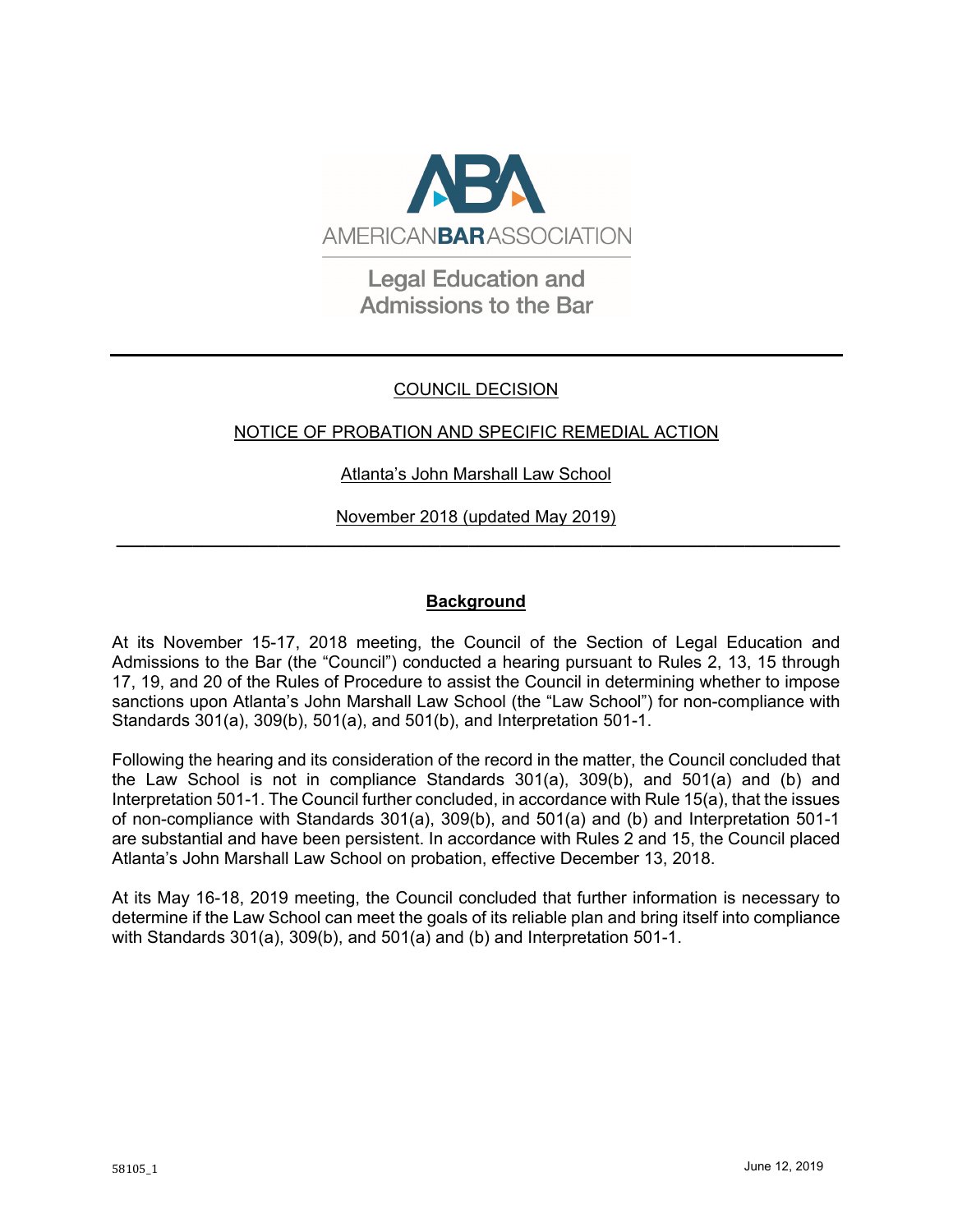#### **Probationary Status of Atlanta's John Marshall Law School and Remedial Actions Required**

Pursuant to Rules of Procedure 2 and 15, the Council placed Atlanta's John Marshall Law School on probation, effective December 13, 2018. Further, the Council directed the Law School to take the following specific remedial actions:

(1) Update the written reliable plan for bringing the Law School into compliance with Standards 301(a), 309(b), and 501(a) and (b) and Interpretations 501-1. The Law School shall submit the updated plan to the Managing Director by October 1, 2019.

(2) As part of the update on the reliable plan, provide the Law School's admission data and methodology for the fall 2019 class (applicants, acceptances, matriculants, and matriculants' UGPA and LSAT data) to the Managing Director by October 1, 2019. Where factors other than grade point average and LSAT were used to support an admissions decision, the Law School shall report those factors and state why it concluded that they were sufficient to overcome concerns inherent in the applicant's academic qualifications and LSAT score.

(3) So long as the Law School remains on probation, report within five days of receiving them, bar examination results for its graduates who sat for the bar examination in the State of Georgia, separately reporting the number of takers and number and percentage of passers for first-time takers, repeaters, and overall takers. Further, the Law School shall report any additional bar passage data for its graduates for all jurisdictions on the July 2019 bar examination, to the extent available, by November 1, 2019. The Law School shall make diligent efforts to obtain bar examination outcomes for graduates who sat for bar examinations outside the State of Georgia.

(4) Continue to provide to all newly-admitted students a letter reporting the fact that the Law School has been placed on probation and of the specific remedial actions the Law School is required to take, including a copy of this statement.

(5) Publish this statement or a link to this statement on the Law School's website in a form and place(s) acceptable to the Managing Director's Office including under "ABA Required Disclosures" and in the "About" tab under "Accreditation" on the websites of both the Atlanta's John Marshall Law School and the Law School's branch campus in Savannah. This statement shall also be published on the website of the Section of the Legal Education and Admissions to the Bar.

(6) So long as the Law School remains on probation, each semester, within 30 days of the completion of the assignment and distribution of semester grades for the Law School's students, advise each Law School student, in writing, of the following, in the same communication: (a) Georgia first-time bar examination passage rates, by class quartiles, for Law School graduates sitting for the Georgia bar examination over the six administrations preceding the semester; and (b) the class quartile into which the student then falls. The Law School shall provide evidence to the Managing Director's office, within five days of its distribution to students, that the required information has been appropriately and timely communicated.